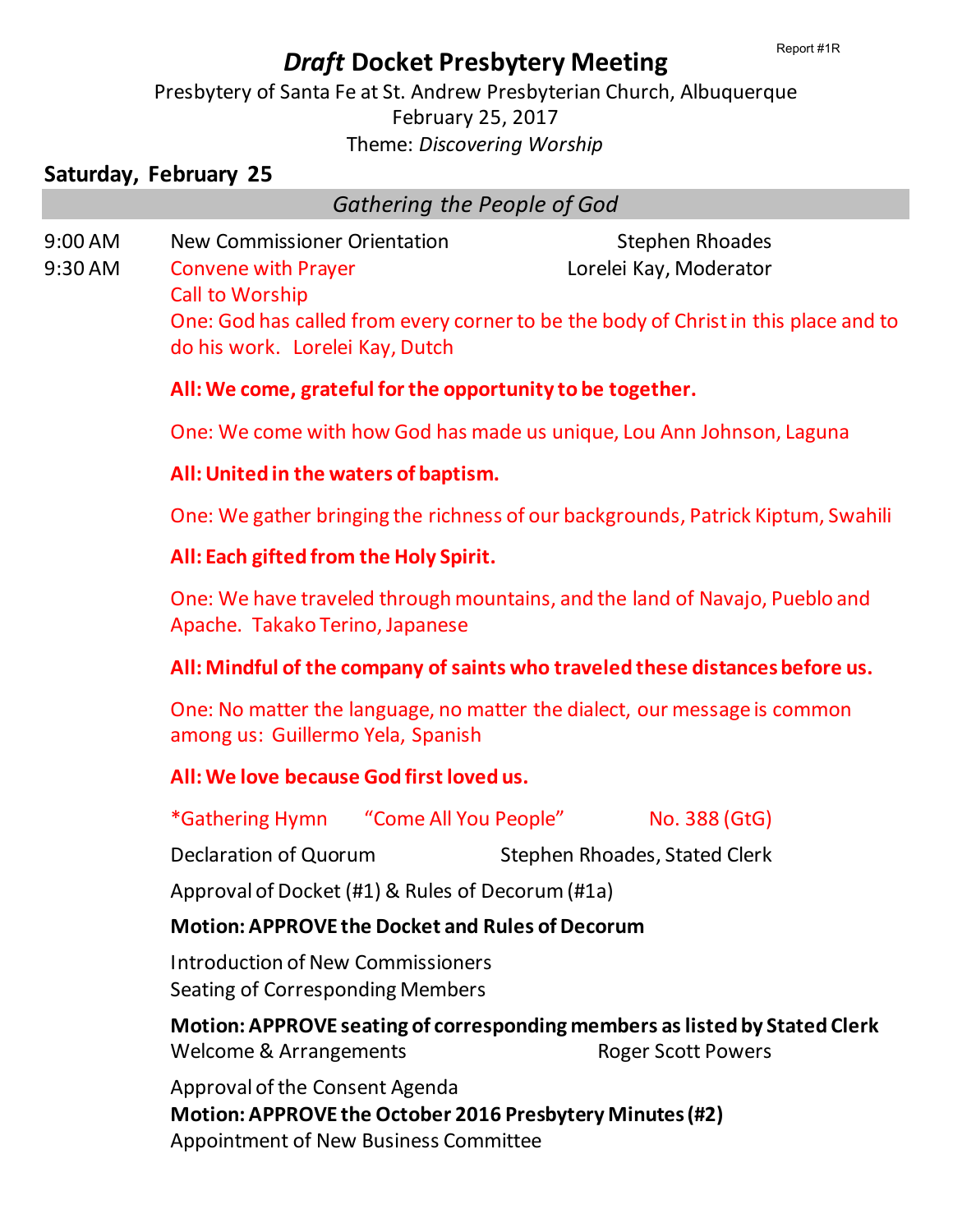| 10:00 AM | <b>WORSHIP</b>                                                                                                      |                                                                                                                                                                                                                                                                                                                  |  |  |
|----------|---------------------------------------------------------------------------------------------------------------------|------------------------------------------------------------------------------------------------------------------------------------------------------------------------------------------------------------------------------------------------------------------------------------------------------------------|--|--|
|          | <b>Collect Prayer</b>                                                                                               |                                                                                                                                                                                                                                                                                                                  |  |  |
|          | <b>Scripture Reading(s)</b>                                                                                         |                                                                                                                                                                                                                                                                                                                  |  |  |
|          | <b>Message</b>                                                                                                      | Doug Hucke, Sandia Presbyterian                                                                                                                                                                                                                                                                                  |  |  |
|          | The Confession of Belhar                                                                                            |                                                                                                                                                                                                                                                                                                                  |  |  |
|          | <b>Prologue: Readers' Theater</b>                                                                                   |                                                                                                                                                                                                                                                                                                                  |  |  |
|          | An Excerpt from the Belhar Confession (in unison)                                                                   |                                                                                                                                                                                                                                                                                                                  |  |  |
|          | <b>We believe</b>                                                                                                   |                                                                                                                                                                                                                                                                                                                  |  |  |
|          | another;<br>$\sim$ $\sim$                                                                                           | that Christ's work of reconciliation is made manifest in the church as the<br>community of believers who have been reconciled with God and with one<br>that unity is, therefore, both a gift and an obligation for the church of Jesus                                                                           |  |  |
|          | which the people of God must continually be built up to attain;<br>$\overline{\phantom{a}}$                         | Christ; that through the working of God's Spirit it is a binding force, yet<br>simultaneously a reality which must be earnestly pursued and sought: one<br>that this unity must become visible so that the world may believe that<br>separation, enmity and hatred between people and groups is sin which Christ |  |  |
|          | unity may have no place in the church and must be resisted;                                                         | has already conquered, and accordingly that anything which threatens this                                                                                                                                                                                                                                        |  |  |
|          | Anthem: "Belhar" by William R. Miller (St. Andrew Choir)                                                            |                                                                                                                                                                                                                                                                                                                  |  |  |
|          | Faith Sharing (#12a)                                                                                                | Virginia "Ginna" Bairby,<br>Designated Pastor - Taos First                                                                                                                                                                                                                                                       |  |  |
|          | <b>Responding to God's Word</b>                                                                                     |                                                                                                                                                                                                                                                                                                                  |  |  |
| 10:45 AM | Our Offerings - Reports & Actions<br><i>Response:</i> For the work of God's people<br>"We give you thanks, O Lord!" |                                                                                                                                                                                                                                                                                                                  |  |  |
|          | <b>Report from the Moderator</b>                                                                                    | Lorelei Kay                                                                                                                                                                                                                                                                                                      |  |  |
|          | <u>Report from Stated Clerk (#4)</u>                                                                                | <b>Stephen Rhoades</b>                                                                                                                                                                                                                                                                                           |  |  |
|          | Voting on Proposed Amendments to the Book of Order                                                                  |                                                                                                                                                                                                                                                                                                                  |  |  |
|          | Motion: APPROVE (each amendment listed individually) the amendments to the                                          |                                                                                                                                                                                                                                                                                                                  |  |  |
|          | <b>Book of Order</b>                                                                                                |                                                                                                                                                                                                                                                                                                                  |  |  |
|          | Voting on Revised Bylaws and Standing Rules (#4a and 4b)                                                            |                                                                                                                                                                                                                                                                                                                  |  |  |
|          | <b>Motion: APPROVE the revised Bylaws</b>                                                                           |                                                                                                                                                                                                                                                                                                                  |  |  |
|          | <b>Motion: APPROVE the revised Standing Rules</b><br><b>Administrative Commission for East Mountain</b>             |                                                                                                                                                                                                                                                                                                                  |  |  |
|          | CT Original Jurisdiction Resolution                                                                                 |                                                                                                                                                                                                                                                                                                                  |  |  |
|          |                                                                                                                     |                                                                                                                                                                                                                                                                                                                  |  |  |
|          | Commission on Preparation for Ministry (#10a)                                                                       | John Guthrie                                                                                                                                                                                                                                                                                                     |  |  |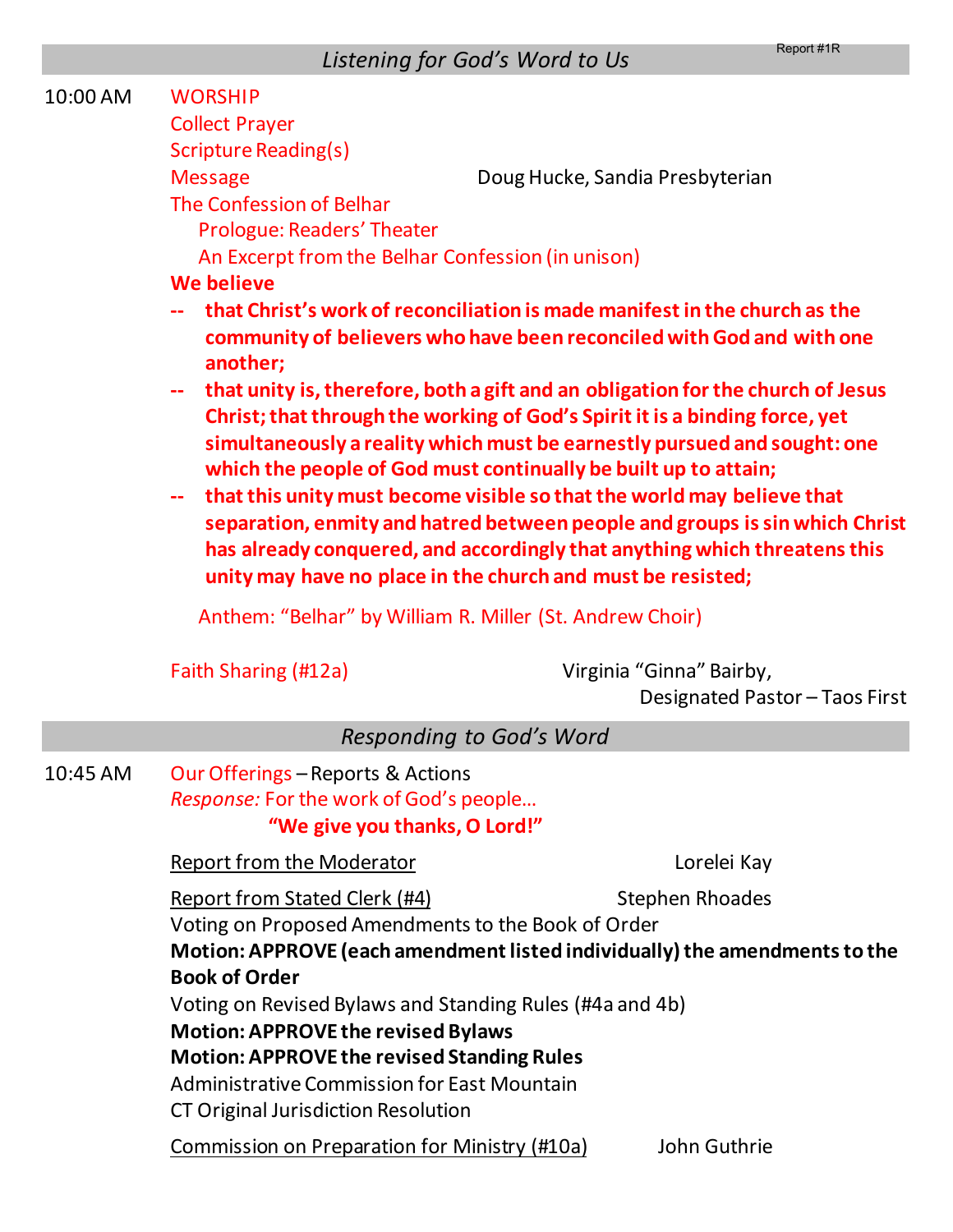|          | Commission on Ministry (#12)Catherine Robinson / Stephen Daniels Report                                       |                                        |  |  |
|----------|---------------------------------------------------------------------------------------------------------------|----------------------------------------|--|--|
|          | <b>Coordinating Team (#20)</b><br><b>Implementation Team (#18a)</b>                                           | Elizabeth Morgan<br><b>Judith Todd</b> |  |  |
|          | <b>Introduction of New Staff</b>                                                                              |                                        |  |  |
|          | <b>Report from Fletchers</b>                                                                                  |                                        |  |  |
|          | <b>Worship Networking Committee</b><br>Karyl Lyne/Kathy Westmoreland<br><b>Introducing Table Dialogues</b>    |                                        |  |  |
|          | <b>Our Offering of Resources</b>                                                                              | <b>Neighborhood Ministries</b>         |  |  |
|          | "Know That God Is Good"<br>*Hymn                                                                              | No. 569 (GtG)                          |  |  |
| 12:00 PM | Lunch - Fellowship Hall & West Classroom<br>New Business Committee meets in the Library                       |                                        |  |  |
| 12:30    | <b>Table Dialogues on Worship Best Practices</b>                                                              |                                        |  |  |
| 1:00 PM  | <b>Return to Sanctuary</b>                                                                                    |                                        |  |  |
|          | *Hymn<br>"God of Grace and God of Glory" No. 307 (GtG)                                                        |                                        |  |  |
|          | Worship Networking Committee Karyl Lyne/Kathy Westmoreland<br>Sharing our Thoughts on the Theology of Worship |                                        |  |  |
|          | <b>Education Networking Committee (#40)</b>                                                                   | <b>Judith Todd</b>                     |  |  |
|          | <b>Mission Networking Committee (#30)</b>                                                                     | Rob Woodruff                           |  |  |
|          | <b>Communications Advisory Team (#50)</b>                                                                     | <b>George Huggins</b>                  |  |  |
|          | <b>Stewardship Report</b>                                                                                     | <b>Carol Pierce</b>                    |  |  |
|          | <b>Finance and Property (#60)</b>                                                                             | <b>Kathy Rhoades</b>                   |  |  |
|          | <b>Motion: RECEIVE the Financial Reports</b>                                                                  |                                        |  |  |
|          | Treasurer's Report (#60a, #62)                                                                                | <b>Bill Belvin</b>                     |  |  |
|          | <b>Committee on Representation &amp; Participation</b>                                                        | George Austin                          |  |  |
| 3:00 PM  | <b>New Business</b>                                                                                           |                                        |  |  |

 $#1R$ 

Prayer of Dedication

*Sent Out in Jesus' Name*

The Body of Christ Announcements Prayers of the People The Lord's Prayer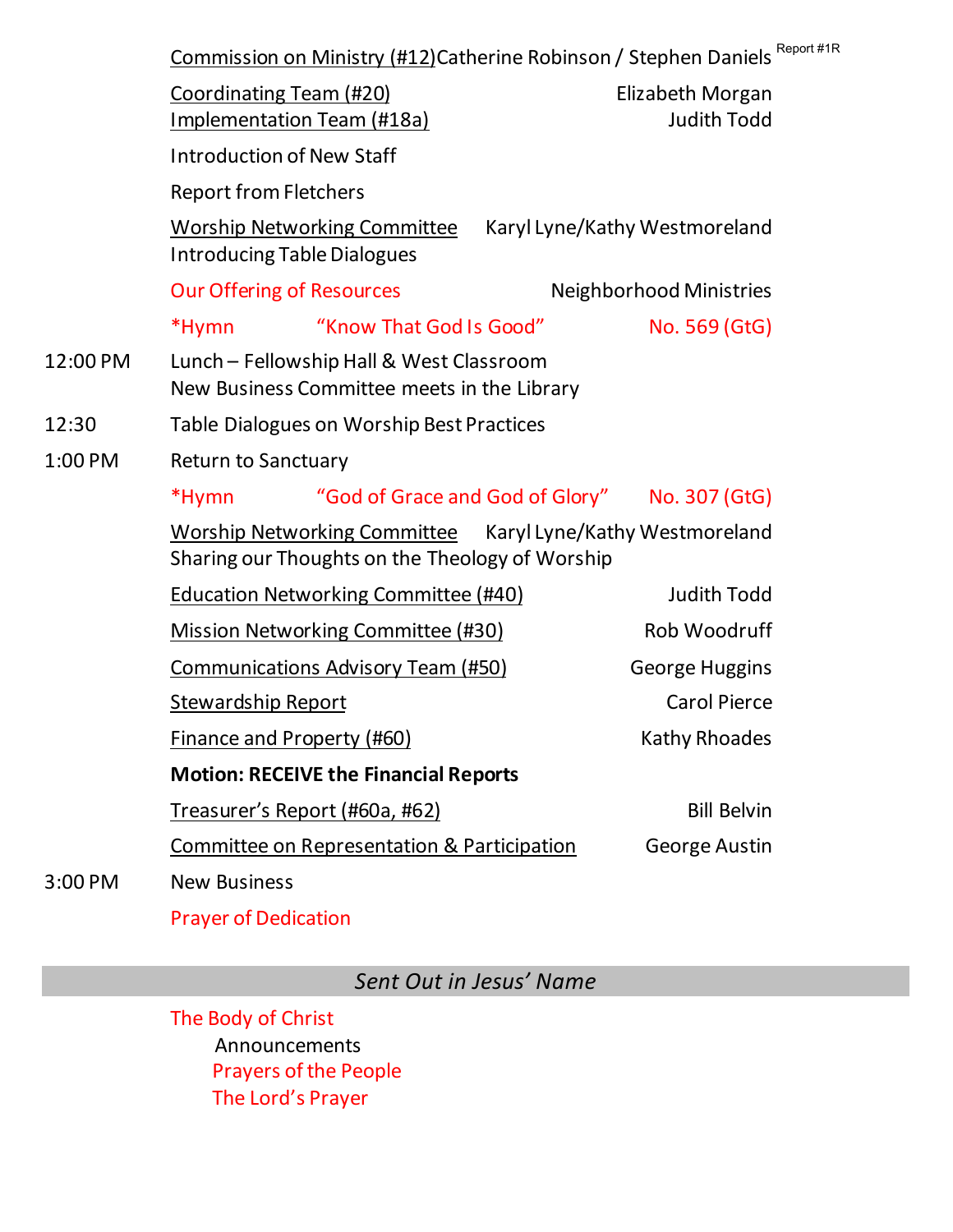3:30 PM **SACRAMENT OF HOLY COMMUNION** Roger Scott Powers/Takako f<sup>egert#1R</sup> **Invitation to the Lord's Table** 

> Pastor: He was always the guest . . . Jesus Christ, who has sat at our tables, now invites us to be guests at his.

# **The Great Thanksgiving**

Pastor: Let us pray. The Lord be with you. **People: And also with you.**  Pastor: Lift up your hearts. **People: We lift them to the Lord.**  Pastor: Let us give thanks to the Lord our God. **People: It is right to give our thanks and praise.**  Pastor: It is indeed right, ... Therefore we gladly join our voices to the song of the Church on earth and in heaven:

# **Sanctus #565 Holy, Holy, Holy**

Pastor: And now, lest we believe that our praise alone fulfills your purpose, we fall silent . . .

# **Words of Institution/Breaking the Bread and Pouring the Cup**

# **Communion Hymn #510 We Gather Here in Jesus' Name (Come, Share the Lord)**

# **Sharing of the Bread and Cup**

*Communion will be served today by intinction. When you come forward please take a piece of bread from one of the loaves, dip it in the cup and partake. Gluten free crackers and cups of juice are also available for those who prefer them or have allergies. If you are unable to come forward please let an usher know and we will bring the bread and cup to you. Taste and see that the Lord is good!* 

# **Communion Music**

# **Prayer after Communion**

- Pastor: Let us pray.
- **All: In gratitude, in deep gratitude for this moment, this meal, these people, we give ourselves to you. Take us out to live as changed people because we have shared the Living Bread and cannot remain the same. Ask much of us, expect much from us, enable much by us, encourage many through us. So, Lord, may we live to your glory, both as inhabitants of earth and citizens of the commonwealth of heaven. Amen.**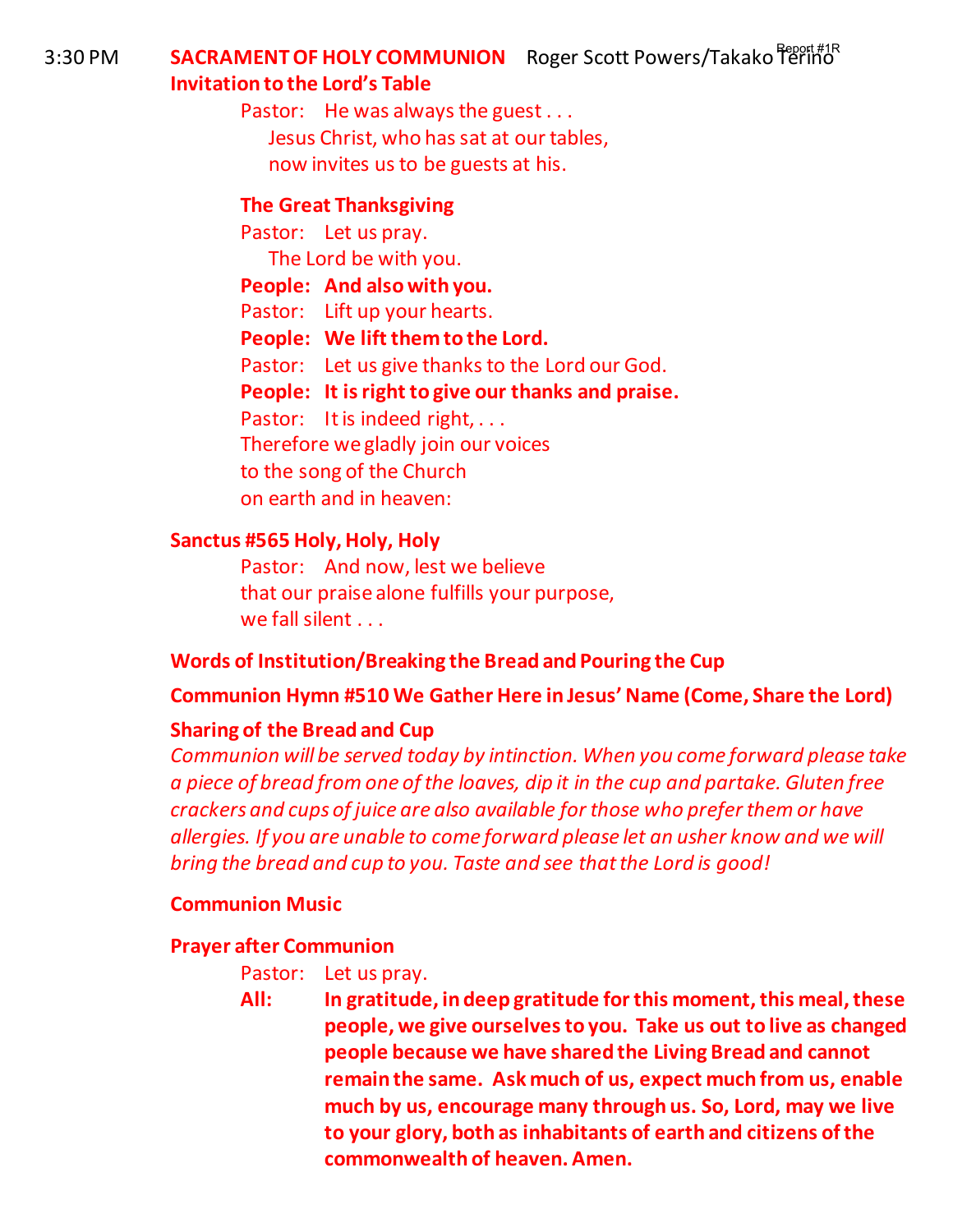\*Hymn "Behold, Be Still, Become"by Linda R. Beck

Written for the 150<sup>th</sup> Anniversary Celebration of First Presbyterian Church of Santa Fe

# Behold. Be Still. Become

Written for First Presbyterian Church Santa Fe in honor of their 150th Anniversary



©2016 Linda Rice Beck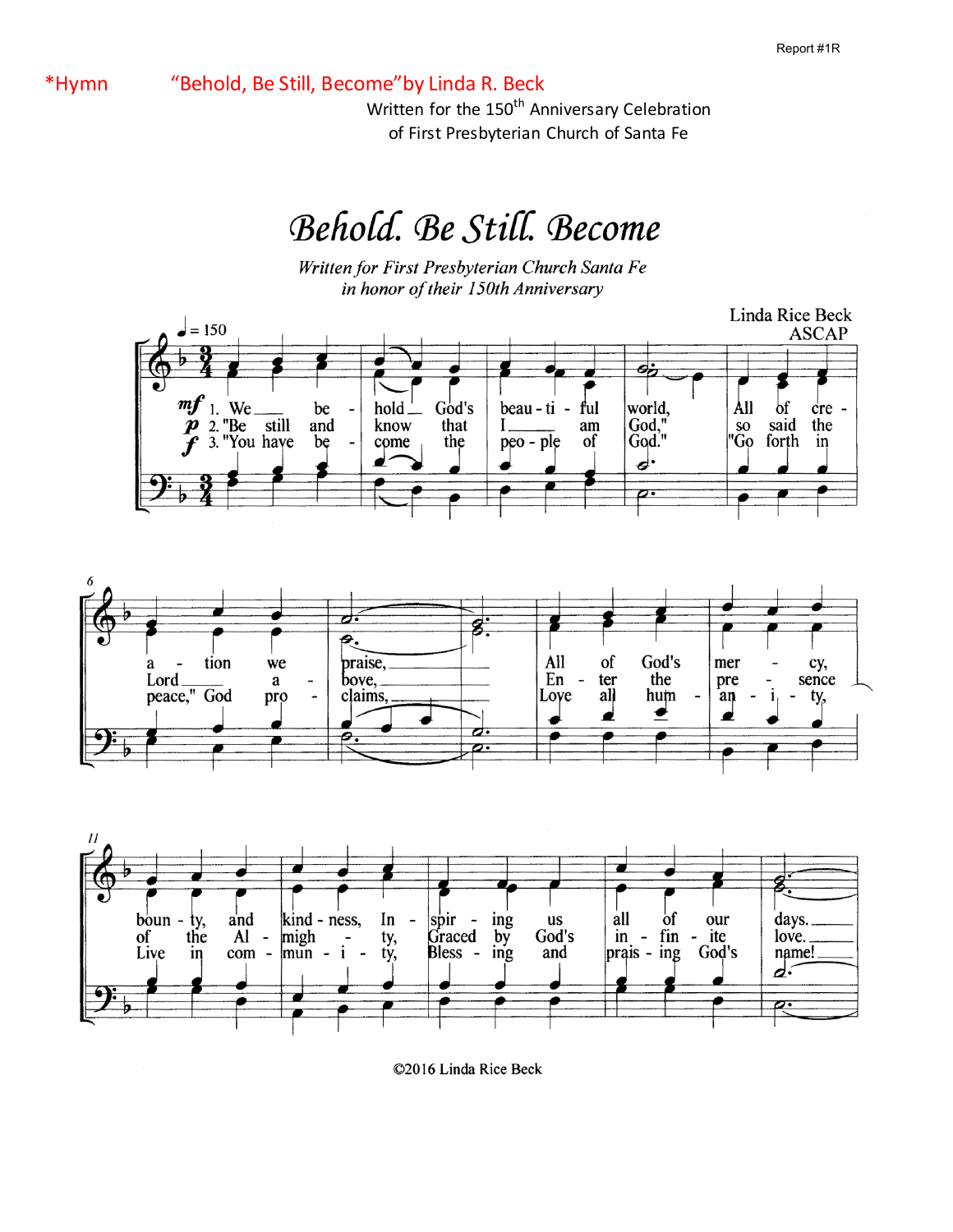





Charge & Benediction Judy and David Fletcher Adjournment